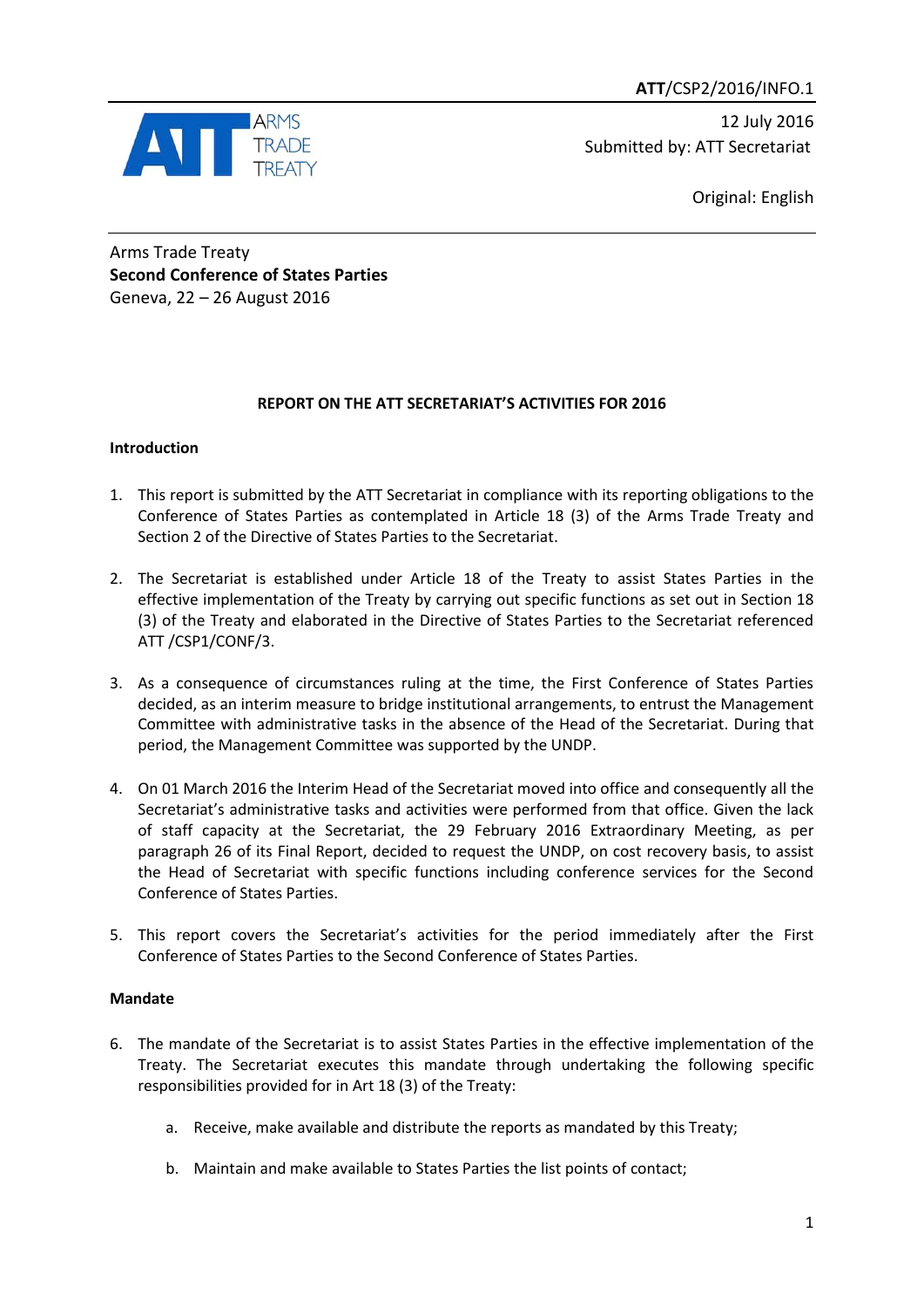- c. Facilitate the matching of offers of and requests for assistance for Treaty implementation and promote international cooperation as requested;
- d. Facilitate the work of the Conference of States Parties, including making arrangements and providing the necessary services for meetings under this Treaty; and
- e. Preform any other duties as decided by the Conference of States Parties.
- 7. The Secretariat responsibilities are further elaborated by the Directive of States Parties to the Secretariat issued under document ATT /CSP1/CONF/3.

### **Secretariat's Staff Capacity**

- 8. The Secretariat's organisational structure and staff capacity were confirmed by the February 2016 Extraordinary Meeting to provide for three staff positions i.e. P4, P3 and P2. At present the Secretariat has one staff member, the Interim Head of the Secretariat. The process for the recruitment of the permanent Head of the Secretariat as well as the other two staff positions is currently underway on the basis of the Secretariat's Staff Rules and Regulations as approved by States Parties through silence procedure on 25 May 2016.
- 9. Whilst the staff recruitment process is underway, the Interim Head of the Secretariat is assisted by UNDP with conference services. This arrangement will come to an end after the Second Conference States Parties as the recruitment process is expected to have been concluded.

#### **Secretariat's Activities**

10. For the reporting period, the Secretariat undertook the activities listed hereunder in fulfilment of its mandatory responsibilities:

### **Financial Management**

- a. Prepared and issued notices in November 2015 to States for financial contributions towards the ATT 2016 budget as adopted.
- b. Pursuant to Rule 8 of the ATT Financial Rules, notified States of their outstanding assessed contributions in April 2016.
- c. Prepared the 2017 budget estimates for the Secretariat and the Third Conference of States Parties which were reviewed by the Management Committee and presented to States Parties on 23 May 2016 for later consideration at the Second Conference of States Parties.
- d. Managed the budget of the Secretariat and established the process for expenditure control between the Secretariat and DCAF, in its financial support role as provided for in the Agreement on Administrative Arrangements.
- e. Facilitated the mandatory due diligence exercise for the opening of the ATT bank account in July 2016 after the signing of the Headquarters' Agreement between the Secretariat and the Swiss Federal Council.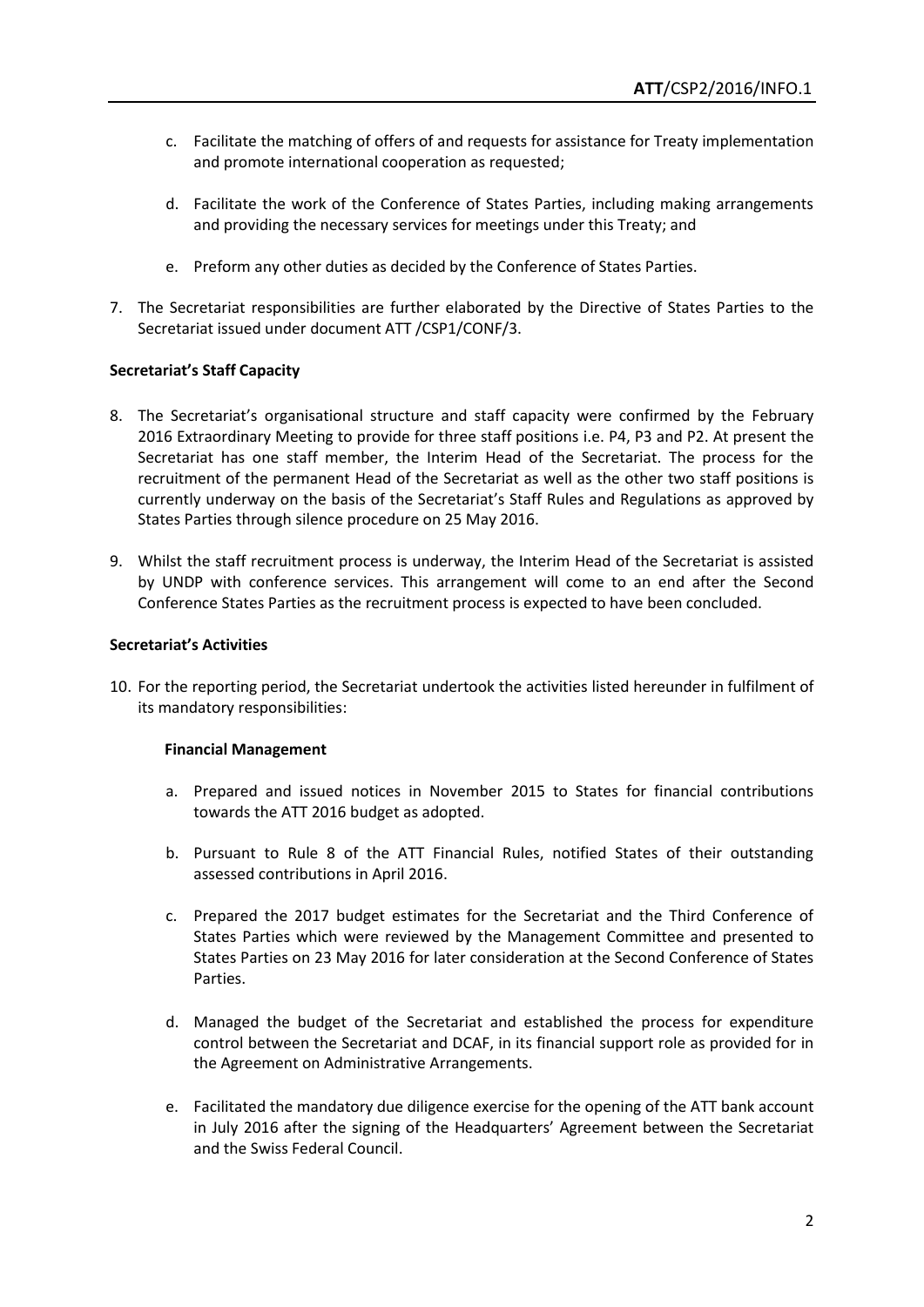#### **Administrative Support**

- a. Managed the system for notifying, receiving and posting of Initial and Annual reports under Article 13 of the Arms Trade Treaty, and national control lists under Article 5.4, and national point(s) of contact under Article 5.6 of the Treaty.
- b. With the support of the Management Committee, CSP2 President and the Bureau, organised the ATT Extraordinary Meeting of 29 February 2016. All relevant documents for the meeting were prepared and circulated in accordance with the applicable prescripts.
- c. Supported the negotiations of the Headquarters' Agreement between the ATT Secretariat and the Swiss Federal Council as well as the Agreement on Administrative Arrangements. Both Agreements were considered by the Extraordinary Meeting with the Headquarters' adopted by consensus and the Administrative Arrangements Agreement adopted by States Parties by silence procedure on 01 April 2016.
- d. Facilitated the processing of the two Agreements including the exchange of letters with the ultimate signing of the Agreements on 13 June 2016.
- e. With the assistance of the Management Committee and UNDP developed the Secretariat's Rules and Regulations which were ultimately adopted by States Parties on 25 May 2016 by silence procedure.
- f. Drafted and issued communications to States Parties to commence and conclude silence procedure proceedings on the Agreement on Administrative Arrangements and the Secretariat's Rules and Regulations.
- g. Developed the job descriptions and vacancy announcements for the P3 and P2 positions at the Secretariat. The process of recruitment for these two staff positions is currently underway.
- h. Provided support to the Management Committee with respect to matters falling within the parameters of the Management Committee's oversight responsibility.
- i. As part of the Secretariat's institutionalization, established and managed the interface arrangements between the Secretariat and DCAF with regards to financial, human resources, IT and central support services in the context of the standing Agreement on Administrative Arrangements between the Secretariat and the Swiss government.

#### **Second Conference of States Parties' Preparations**

- a. Managed the logistical arrangements and related matters for the three meetings that formed part of the CSP2 informal preparatory process.
- b. Developed and/or edited the CSP2 preparatory meetings documents.
- c. Issued communications and circulated CSP2 preparatory meeting documents to States Parties, Signatory States and Observer States and civil society.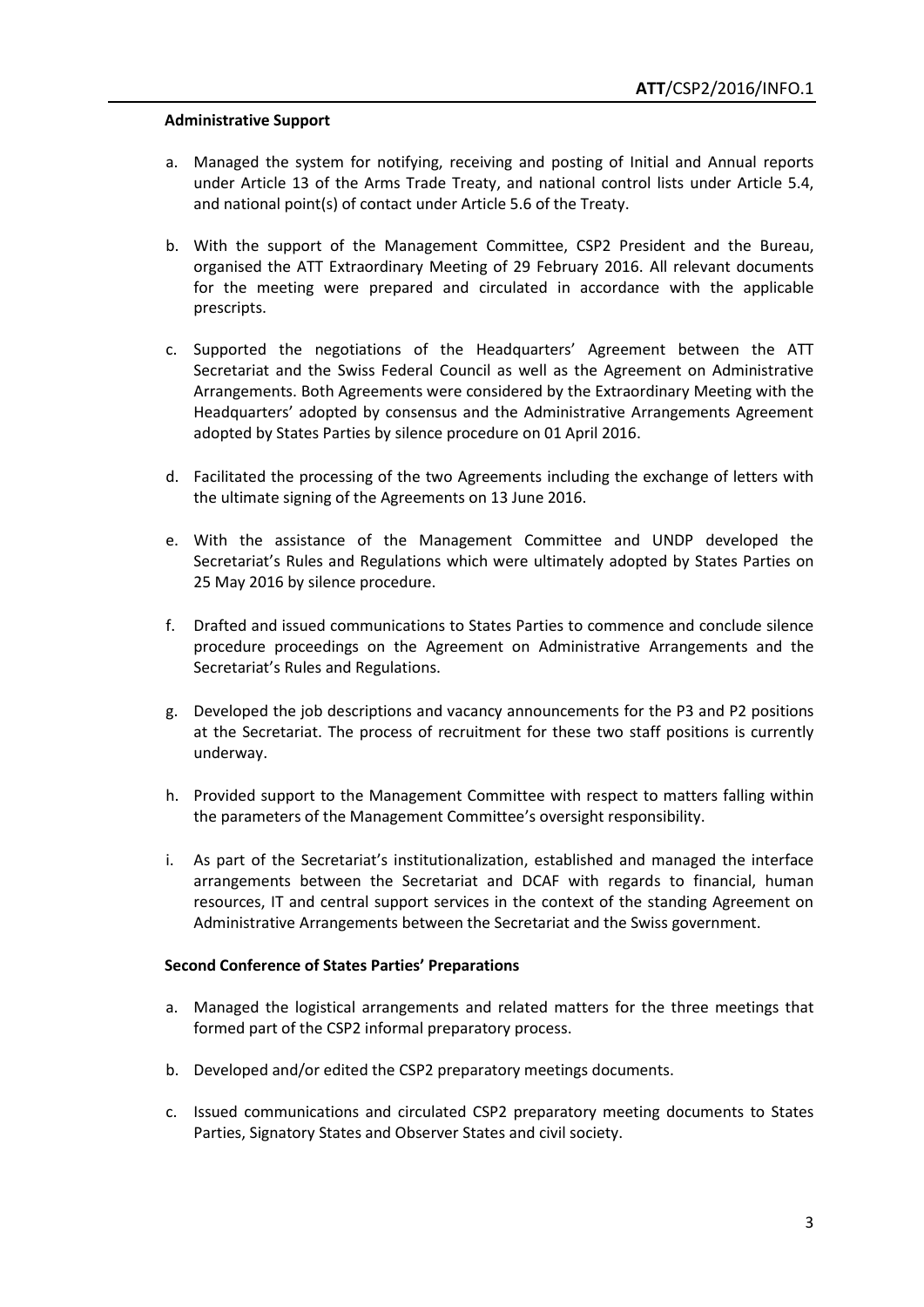- d. Managed the posting of the CSP2 preparatory meetings' documents and related communications on the updated ATT website.
- e. Provided procedural, technical and substantive support to the CSP2 President and the Bureau.
- f. Provided administrative support to the Reporting Working Group Facilitator and the Voluntary Trust Fund Facilitator in their respective work.
- g. Managed the CSP2 conference services, with the assistance of UNDP, with respect to venue arrangements, participants' registration, documents translation, interpretation services, technical services, side events management, exhibitions and related procurement.

### **Sponsorship Programme**

- 11. As per decision of the Extraordinary Meeting, the ATT Sponsorship Programme for the Second Conference of States Parties (CSP2) is administered by UNDP. On 13 May 2016, a CSP2 Sponsorship Programme proposal was circulated to all States Parties to consider and make contributions to. The objective of the Sponsorship Programme is to support the participation of State representatives from eligible States listed as ODA recipient states by OECD DAC.
- 12. At the point of preparation of this report, the following contributions were kindly received for the CSP2 Sponsorship Programme:

| <b>Donor</b>   | Amount     | Currency | <b>USD equivalent (estimated)</b> |
|----------------|------------|----------|-----------------------------------|
| United Kingdom | 58,849.44  | USD      | 58,849.44                         |
| Switzerland    | 64,755.00  | USD      | 64,755.00                         |
| Australia      | 50,000.00  | AUD      | 37,009.00                         |
| Germany        | 100,000.00 | EUR      | 112,739.00                        |
| <b>TOTAL</b>   |            |          | 273,352.44                        |

13. On the basis of the contributions received, sponsorship applications are being processed for eligible States representatives with 01 August 2016 set as a deadline for all sponsorship applications.

**\*\*\***